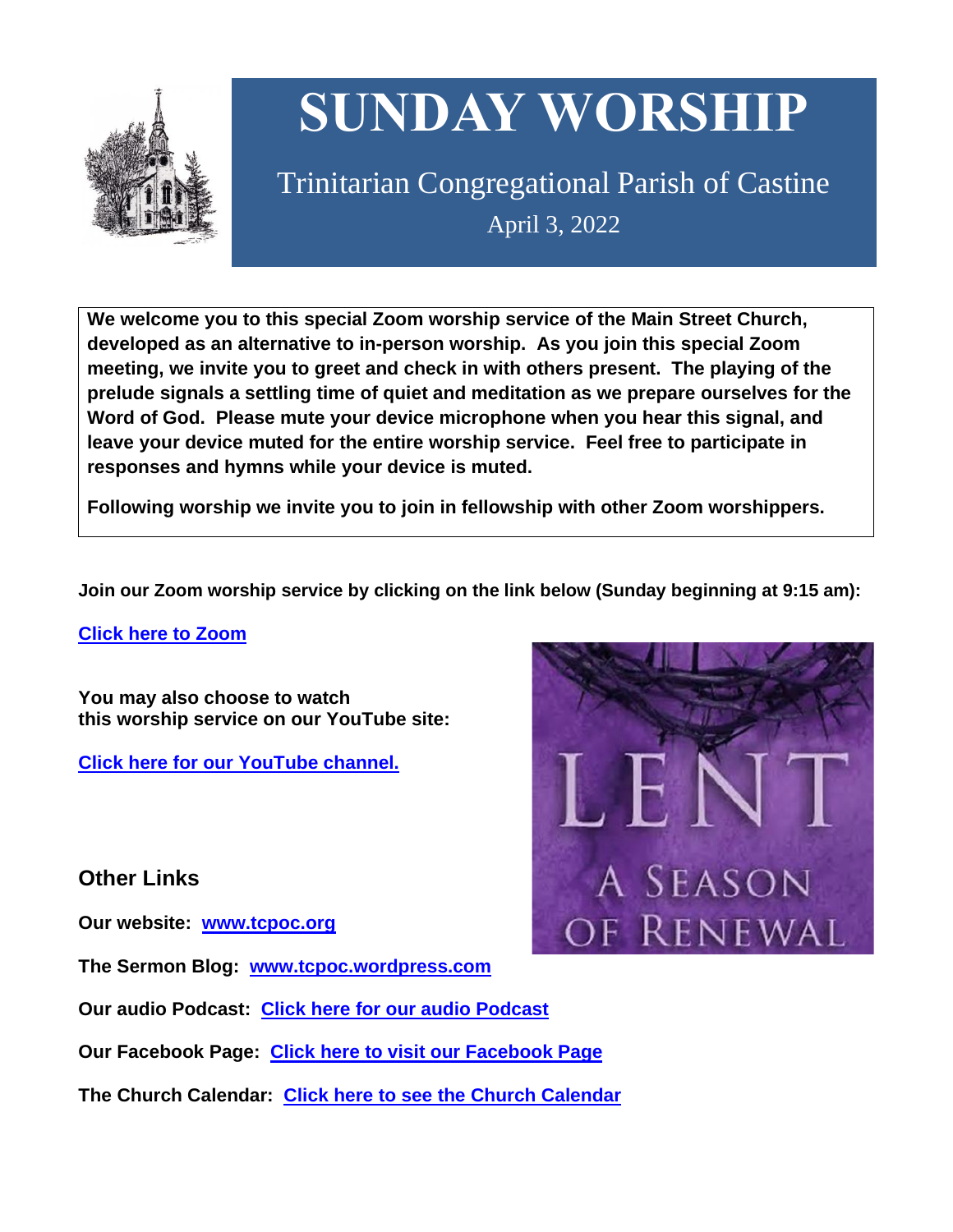#### **Order of Worship TRINITARIAN CONGREGATIONAL PARISH OF CASTINE UNITED CHURCH OF CHRIST Castine, Maine Lent V**

April 3, 2022 9:30 am Guest Musician: Dana Polojarvi Deacon: Ruth Anne Vagt Lector: **Pam Scott** Zoom/YouTube Host: Amy Stewart Communication and Amy Stewart

**Gary Hatter** 

Ministers: All Members

# GATHERING AS A COMMUNITY OF FAITH

*We welcome you to worship in this special place and hope that you feel free to greet your friends and neighbors as you arrive. Please let the playing of the organ prelude signal a settling time of quiet and meditation as we prepare ourselves for the Word of God.*

PRELUDE

#### GREETINGS AND ANNOUNCEMENTS **INTERLUDE**

CALL TO WORSHIP **(Responsively)**

When the LORD restored the fortunes of Zion,

**we were like those who dream.**

Then our mouth was filled with laughter and shouts of joy. **We rejoiced: "The LORD has done great things for us."**

May those who go out weeping, bearing the seed for sowing,

**come home with joy, carrying their sheaves.**

#### \*OPENING HYMN *Fairest Lord Jesus* P 227

*Fairest Lord Jesus, Ruler of all nature, O thou of God and man the Son, Thee will I cherish, Thee will I honor, Thou, my soul's glory, joy, and crown. Fair are the meadows, Fairer still the woodlands, Robed in the blooming garb of spring; Jesus is fairer, Jesus is purer, Who makes the woeful heart to sing.*

> *Fair is the sunshine, Fairer still the moonlight, And all the twinkling, starry host; Jesus shines brighter, Jesus shines purer, Than all the angels heaven can boast.*

# PRAYER OF INVOCATION **(Unison)**

**Break open the Scripture through the power of your Spirit, O God. Let your word, read and proclaimed, pour out until its fragrance fills this house and our lives. Then, anointed with your word, send us out to share the good news we have received. We pray in the name of Jesus Christ, who is with us always. Amen.**

A TIME WITH ALL GOD'S CHILDREN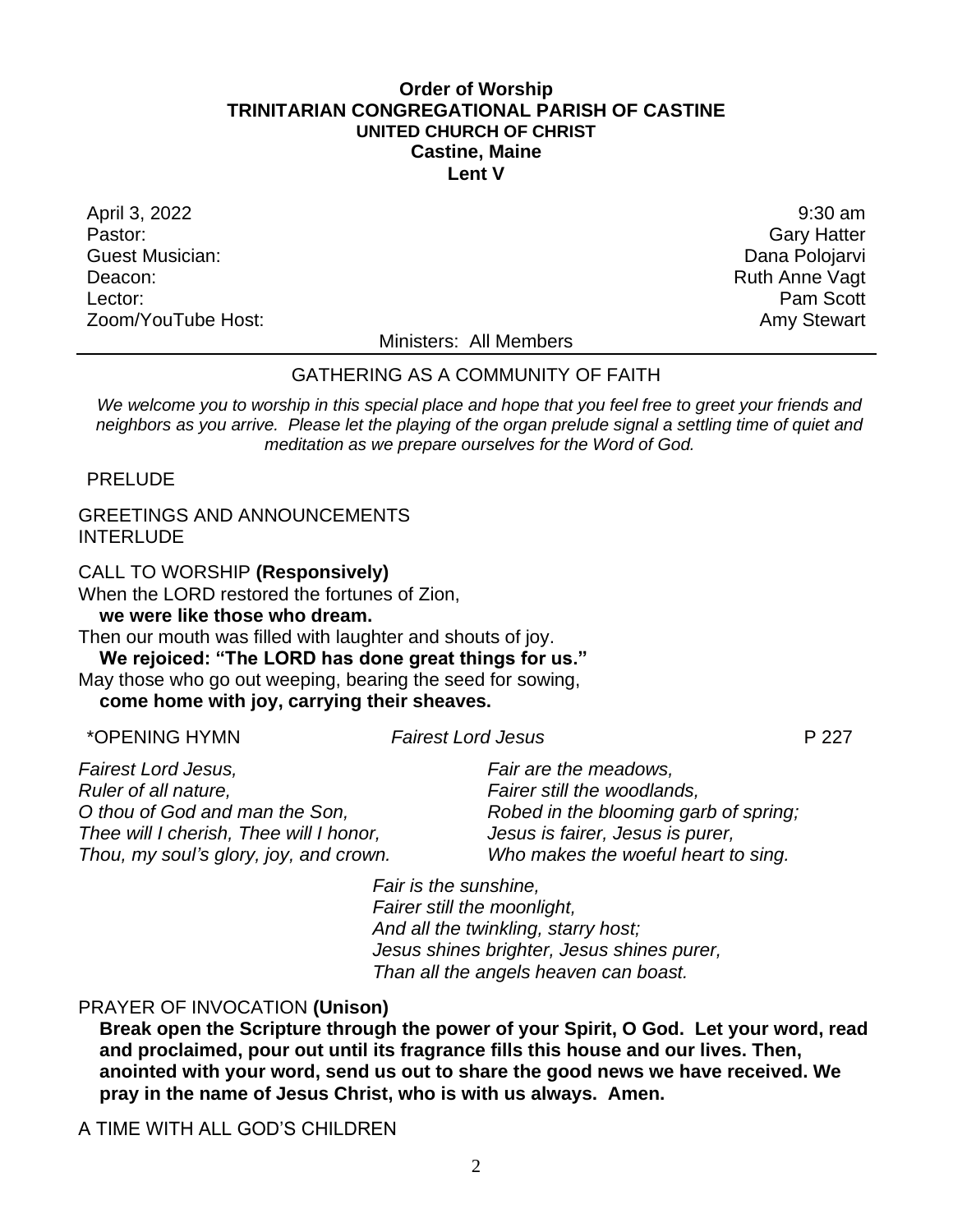# PRAYER OF CONFESSION **(Unison)**

**Purifying God, we grow comfortable with the way things are in our lives, in the church, and in the world. We do not always welcome the new life you offer in Christ, for you overturn our notions of power and protocol. Sure of our own righteousness, we are critical of others. Wanting to control our assets, we hoard the gifts you give us. Forgive us, we pray, for seeking our gain at the expense of others. Help us bend our lives toward your own life of self-giving and sacrifice. Fill us, our homes and churches, the whole world, with the abundant love of Christ until all are made new.**

*A moment for silent prayer*

ASSURANCE OF PARDON

#### \*GLORIA PATRI **(Unison)** P 513 **Glory be to the Father, and to the Son, and to the Holy Ghost. As it was in the beginning, is now and ever shall be, world without end. Amen. Amen.**

HEARING THE WORD

# **Isaiah 43:16 - 21**

<sup>16</sup>Thus says the LORD, who makes a way in the sea, a path in the mighty waters, <sup>17</sup>who brings out chariot and horse, army and warrior; they lie down, they cannot rise, they are extinguished, quenched like a wick: <sup>18</sup>Do not remember the former things, or consider the things of old. <sup>19</sup>I am about to do a new thing; now it springs forth, do you not perceive it? I will make a way in the wilderness and rivers in the desert.  $20$ The wild animals will honor me, the jackals and the ostriches; for I give water in the wilderness, rivers in the desert, to give drink to my chosen people, <sup>21</sup>the people whom I formed for myself so that they might declare my praise.

# **Psalm 126**

When the LORD restored the fortunes of Zion,

**we were like those who dream.** 

Then our mouth was filled with laughter,

**and our tongue with shouts of joy;**  then it was said among the nations,

**"The LORD has done great things for them."** 

The LORD has done great things for us,

**and we rejoiced.** 

Restore our fortunes, O LORD,

**like the watercourses in the Negeb.** 

May those who sow in tears

**reap with shouts of joy.** 

Those who go out weeping,

**bearing the seed for sowing,**  shall come home with shouts of joy, **carrying their sheaves.**

# **Philippians 3:4b - 14**

<sup>4</sup>If anyone else has reason to be confident in the flesh, I have more: <sup>5</sup>circumcised on the eighth day, a member of the people of Israel, of the tribe of Benjamin, a Hebrew born of Hebrews; as to the law, a Pharisee;  $6a$ s to zeal, a persecutor of the church; as to righteousness under the law, blameless. <sup>7</sup>Yet whatever gains I had, these I have come to regard as loss because of Christ. <sup>8</sup>More than that, I regard everything as loss because of the surpassing value of knowing Christ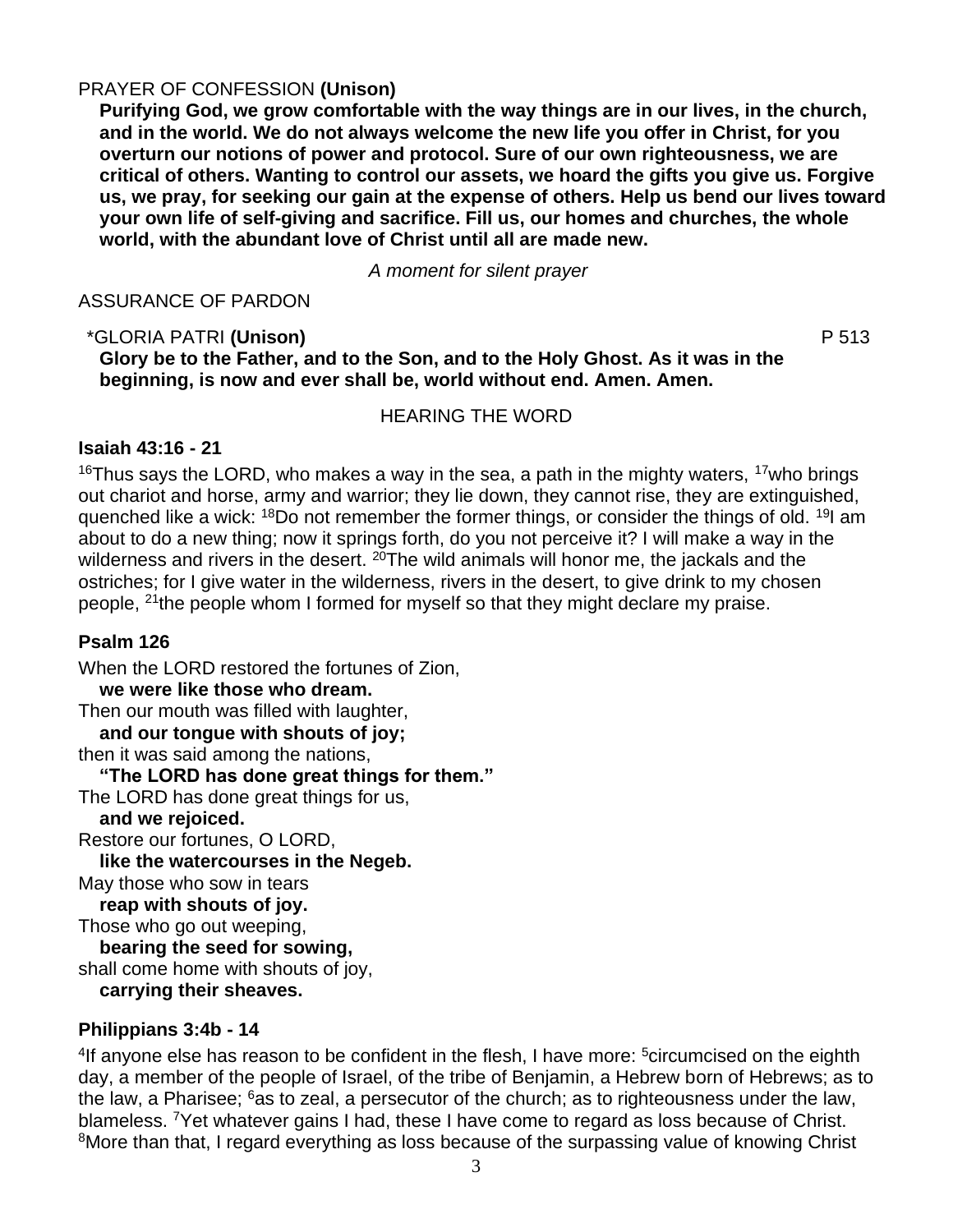Jesus my Lord. For his sake I have suffered the loss of all things, and I regard them as rubbish, in order that I may gain Christ

<sup>9</sup> and be found in him, not having a righteousness of my own that comes from the law, but one that comes through faith in Christ, the righteousness from God based on faith. <sup>10</sup>I want to know Christ and the power of his resurrection and the sharing of his sufferings by becoming like him in his death, <sup>11</sup> if somehow I may attain the resurrection from the dead. <sup>12</sup>Not that I have already obtained this or have already reached the goal; but I press on to make it my own, because Christ Jesus has made me his own. <sup>13</sup>Beloved, I do not consider that I have made it my own; but this one thing I do: forgetting what lies behind and straining forward to what lies ahead, <sup>14</sup>I press on toward the goal for the prize of the heavenly call of God in Christ Jesus.

**Congregational Response** *Let It Breathe on Me* **NC 288** 

*Let it breathe on me, let it breathe on me, Let the breath of the Spirit breathe on me. Let it breathe on me, let it breathe on me, Let the breath of God now breathe on me.*

# **John 12:1 - 8**

12Six days before the Passover Jesus came to Bethany, the home of Lazarus, whom he had raised from the dead. <sup>2</sup>There they gave a dinner for him. Martha served, and Lazarus was one of those at the table with him. <sup>3</sup>Mary took a pound of costly perfume made of pure nard, anointed Jesus' feet, and wiped them with her hair. The house was filled with the fragrance of the perfume. <sup>4</sup>But Judas Iscariot, one of his disciples (the one who was about to betray him), said, <sup>5</sup>"Why was this perfume not sold for three hundred denarii and the money given to the poor?" <sup>6</sup>(He said this not because he cared about the poor, but because he was a thief; he kept the common purse and used to steal what was put into it.) <sup>7</sup> Jesus said, "Leave her alone. She bought it so that she might keep it for the day of my burial. <sup>8</sup>You always have the poor with you, but you do not always have me."

# THE CHURCH AT PRAYER

Celebrations & Concerns Pastoral Prayer

Lord's Prayer **(Unison)**

**Our Father, who art in heaven, hallowed be thy name. Thy kingdom come; Thy will be done, on earth as it is in heaven. Give us this day our daily bread, and forgive us our trespasses as we forgive those who trespass against us. And lead us not into temptation, but deliver us from evil. For Thine is the kingdom, and the power, and the glory forever. Amen.**

# THE OFFERING OF OUR GIFTS

# INVITATION TO OFFERING **Offertory**

\*Doxology **(Unison)** P 515 **Praise God from whom all blessings flow; Praise God, all creatures here below; Praise God above, you heavenly host: Praise Father, Son, and Holy Ghost. Amen.**